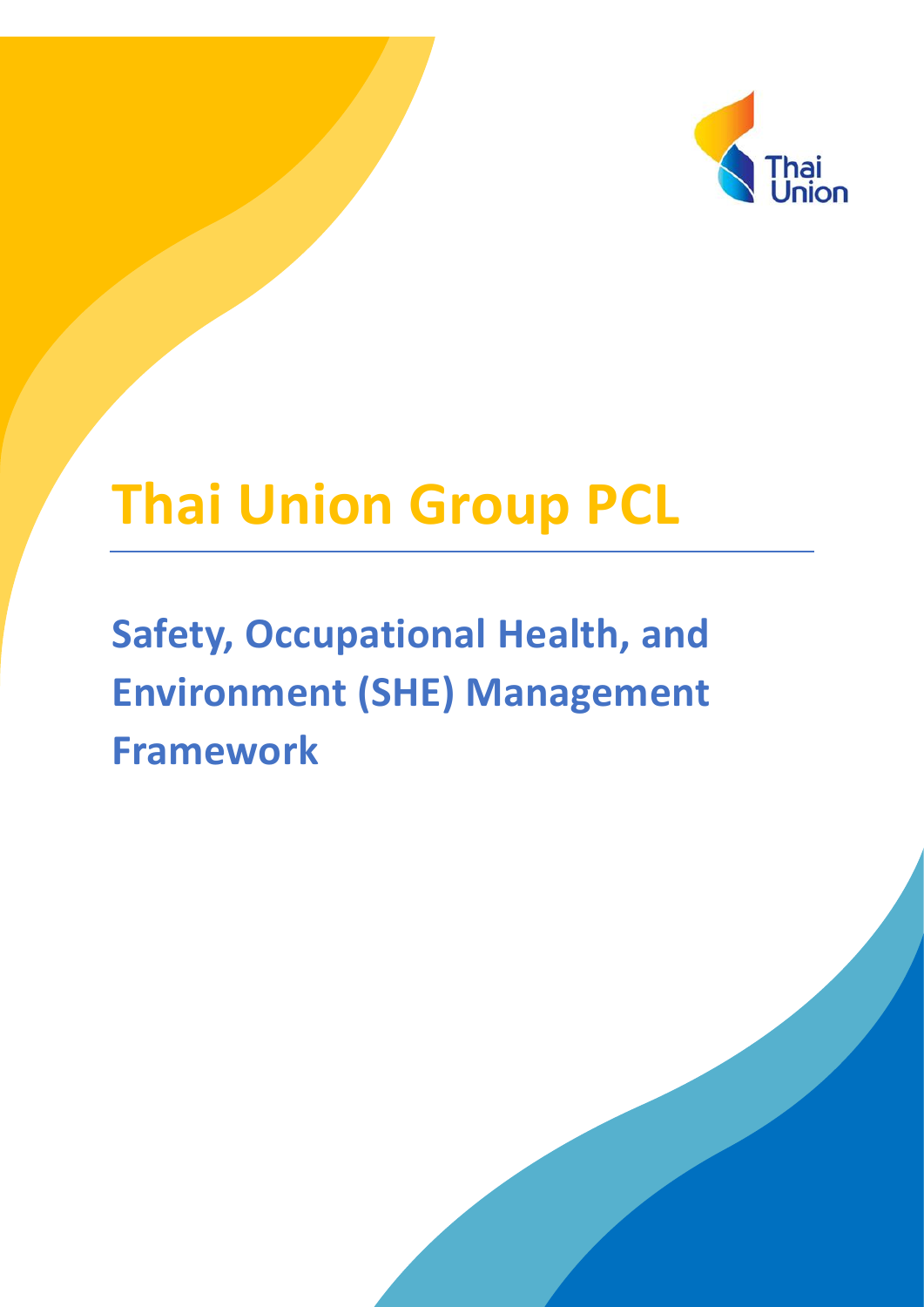

### **INTRODUCTION**

#### **Background**

Thai Union owns and operates businesses in different countries and cultures around the world that may affect the health and safety of people, the environment or communities. Thai Union has a commitment to operating the business sustainably. Hence, an effective management of Safety, Occupational Health and Environment issues (SHE) is required for business activities throughout the organization. Thai Union has established a Safety, Occupational Health and Environment (SHE) Management Framework that forms the basis of the development and application of the SHE management system at all levels at Thai Union.

#### **Application**

These SHE Protocols interpret and support the SHE Policy and apply to Thai Union sites and operations around the globe. These include:

- Majority owned and/or operated and controlled facilities and activities (from raw material sourcing through production until delivery to customer);
- Development projects, mergers, acquisitions and divestments; and
- Activities performed by contractors at Thai Union sites or under Thai Union management.

Newly acquired businesses or assets are expected by Thai Union to apply and comply with the SHE Protocols within two years. Where Thai Union does not have operational responsibility but has an equity stake, or where significant Thai Union assets are involved, this framework is made available to the site, so that comparable SHE management standards may be applied.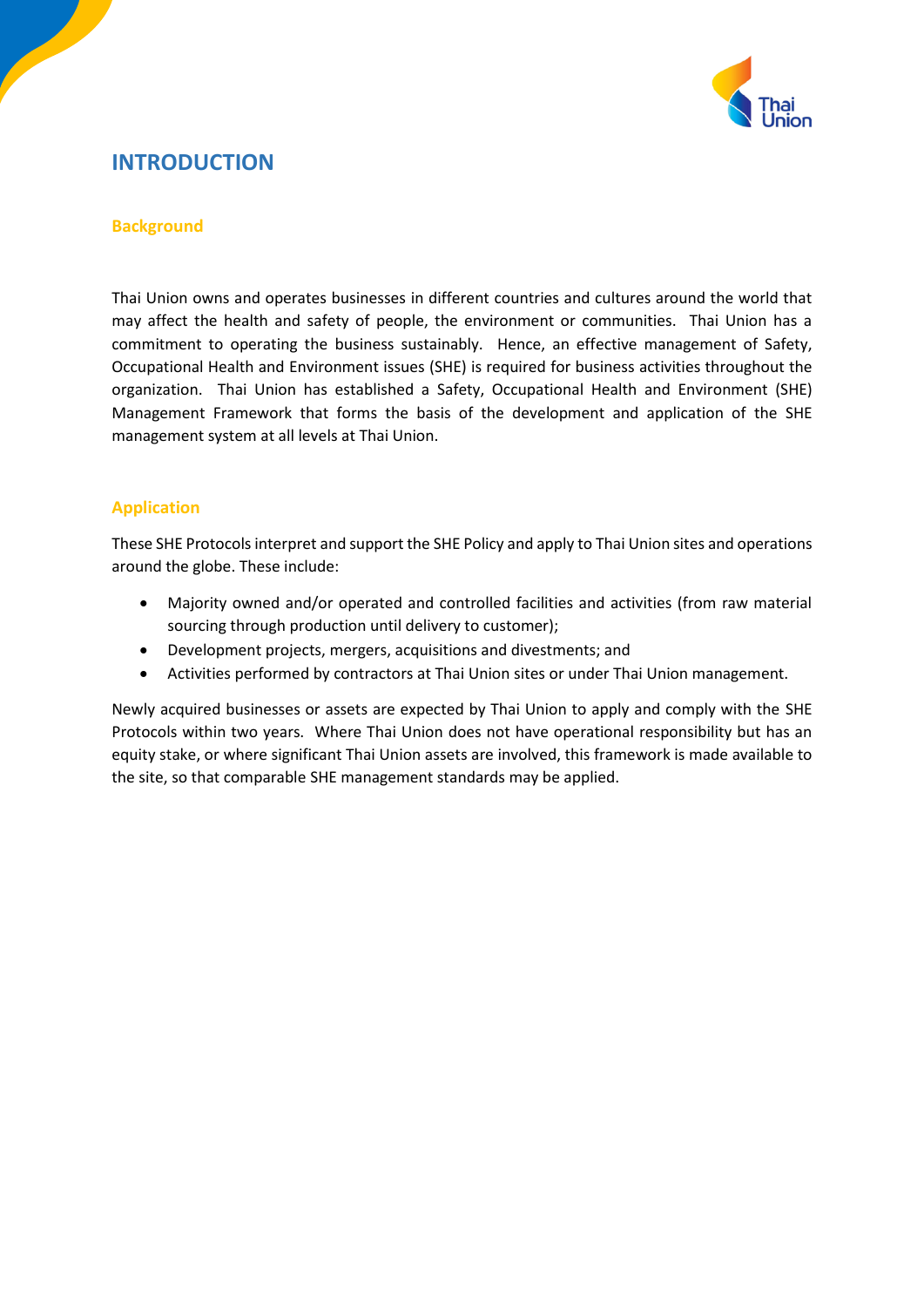

## **THAI UNION'S SHE POLICY**



#### Safety, Health and Environment Policy

At Thai Union, we value Safety, Health and Environment (SHE) as a key pillar of our operational excellence strategy, which contributes to sustainable harmonization between our operations, our employees, the environment and society. Our operations shall be designed to build a trusted and safe workplace as well as proactively act against climate change and other adverse environmental impacts.

- Culture: we will systematically integrate SHE considerations into every business decision to make a real positive improvement towards a safe workplace, the community and the environment. This includes empowering our employees and stakeholders to recognize the SHE impacts of their work activities and the impact of the Company's mitigation initiatives via effective competency training, communication, and assurance.
- Compliance: we will be fully accountable for compliance with applicable SHE legislations, customer requirements, and appropriate international standards and guidelines.
- Captivation of perspectives and Consultation with stakeholders: we shall capture the viewpoints and experience of our employees, contractors, customers, suppliers, communities, and other stakeholders, as we believe the best SHE strategy, priorities and practices incorporate a broad range of perspectives.
- Continual Improvement: Our measurable SHE targets shall always reflect our ambition to be the seafood industry's leading agent of change. We shall continually monitor and review our SHE performance against the targets set as well as benchmark ourselves with stakeholders' expectations and industry best practices for continual SHE performance improvement.

This policy applies to all Thai Union operations, including our subsidiaries. All employees, particularly management, shall demonstrate leadership and be accountable for policy alignment. All employees and contractors under Thai Union's supervisions are obligated to understand and ensure compliance with this policy throughout all work activities.

Mr. Cheng Niruttinanon \* Chairman of Executive Committee

 $11$ 

Mr. Thiraphong Chansiri President and CEO

Effective as of 10<sup>th</sup> May 2022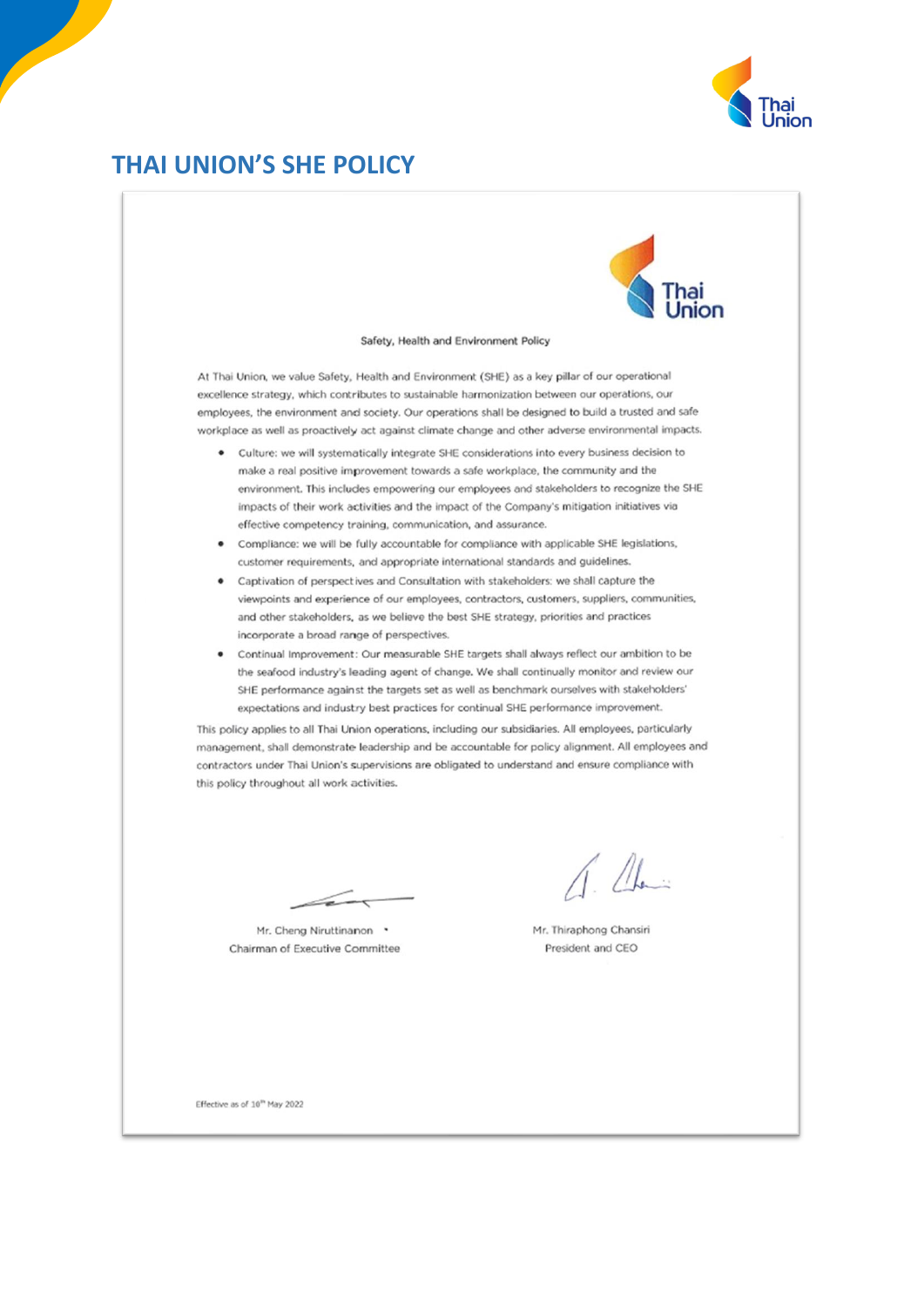

## **OVERVIEW OF SHE**

## Framework

The framework of the Group SHE Protocols is based on the systematic continual improvement concept. The figure below illustrates how these elements drive the performance improvement.



In order to support the implementation of the SHE Management Framework, there will be a set of SHE Guidelines to provide guidance for the sites with a step-by-step procedure in addressing each specific SHE topic according the risk, hazard and environmental impact. The SHE Guidelines comprise four main components: Process and Equipment Integrity, Human Well-Being, Environmental Stewardship, and Product Stewardship. All sites are expected to develop and implement their own documented procedures to be in accordance with each SHE Guideline. The sites may adopt the Group SHE Guidelines where the nature of the business, activities and SHE issues are aligned as appropriate. The list of Group SHE Guidelines includes, but is not limited to, the following:

| <b>Process and Equipment</b>     | <b>Human Well-Being</b>                    | <b>Environmental Stewardship</b> | <b>Product Stewardship</b> |
|----------------------------------|--------------------------------------------|----------------------------------|----------------------------|
| • Engineering design for process | $\bullet$ Permit to work                   | • Air emission control           | Life cycle impact analysis |
| and infrastructure               | • Confined space                           | • Wastewater management          | Research, design and       |
| • Construction and               | • Hot work                                 | • Waste management               | development of product     |
| commissioning management         | • Lifting and rigging                      | • Hazardous materials            | Product labeling and claim |
| • Process and plant operation    | • Work at height                           | management                       |                            |
| • Plant preventive maintenance   | Electrical safety<br>$\bullet$             | • Water scarcity management      |                            |
|                                  | • Machinery safety                         | • Water conservation             |                            |
|                                  | Hazardous energy isolation<br>$\bullet$    | • Energy and greenhouse gas      |                            |
|                                  | $\bullet$ Fire safety                      | management                       |                            |
|                                  | Diving and work in/near water<br>$\bullet$ | • Biodiversity                   |                            |
|                                  | Work in cold room<br>$\bullet$             |                                  |                            |
|                                  | • Industrial hygiene                       |                                  |                            |
|                                  | • Ammonia safety                           |                                  |                            |
|                                  | Radiation<br>$\bullet$                     |                                  |                            |
|                                  | • Medical surveillance                     |                                  |                            |
|                                  | Prosomal protective equipment<br>$\bullet$ |                                  |                            |
|                                  | • Safety culture assessment                |                                  |                            |
|                                  | • Safety leadership program                |                                  |                            |
|                                  | Behavior-based safety program<br>$\bullet$ |                                  |                            |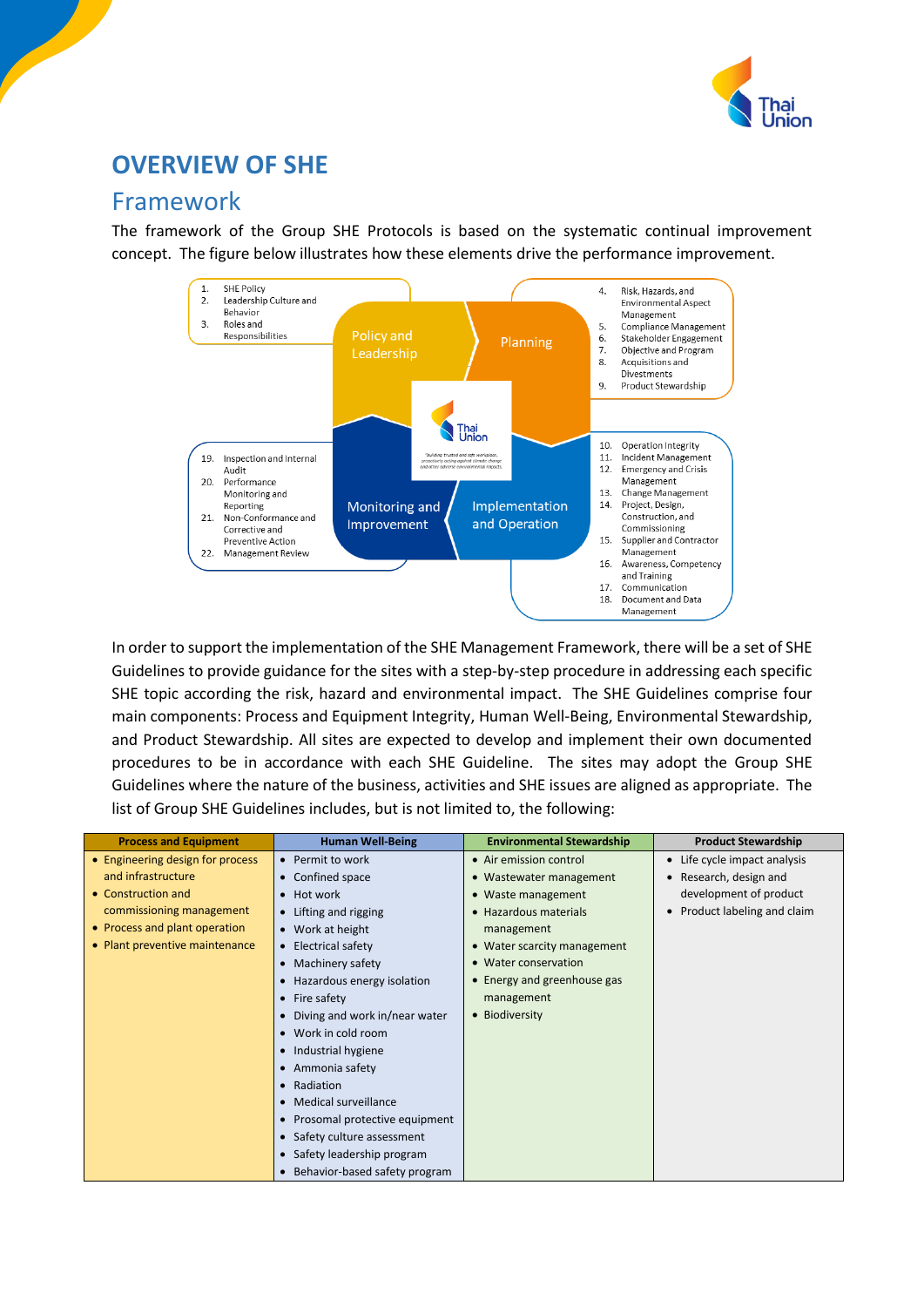

## **Intent of Element**

#### **SHE POLICY**

A clear framework for setting the objectives and leading to the effective management of safety, health and environment performance consistently with the Group SHE Policy is established.

#### **LEADERSHIP, CULTURE AND BEHAVIOR**

Leaders at all levels visibly demonstrate continuing commitment and behaviors toward excellence in SHE management and performance, supporting the reinforced SHE culture in the organization.

#### **ROLES & RESPONSIBILITIES**

Sufficient resources and clear responsibility and accountability are allocated and defined to employees, suppliers and contractors to support effective SHE management toward continuous performance improvement.

#### **RISK, HAZARD, ENVIRONMENTAL ASPECT MANAGEMENT**

SHE risks, hazards, and environmental aspects associated with Thai Union operations shall be assessed for proper mitigations

#### **COMPLIANCE MANAGEMENT**

All relevant SHE legislations, requirements, standards and codes are identified and complied with throughout the design, construction and operations phases.

#### **STAKEHOLDER ENGAGEMENT**

Stakeholders and parties interested in the business entity are identified and prioritized. Engagement programs are developed and implemented to ensure their concerns and interests are taken into account.

#### **OBJECTIVE AND PROGRAM**

SHE objectives and measurable targets are established and coherent action plans are defined and implemented to manage SHE risks and opportunities based on their priorities. Performance is continually monitored and evaluated for improvement.

#### **ACQUISITION AND DIVESTMENT**

SHE risks and liabilities are considered and evaluated as part of the merger, acquisition and divestment process to be part of the key factors in business decision making.

#### **PRODUCT STEWARDSHIP**

SHE impacts associated with product and service throughout its life cycle are identified, minimized, managed and further leveraged in the development of new products, factoring in sustainability enhancement.

#### **OPERATIONAL INTEGRITY**

The SHE risks associated with activities related to business operations are properly managed and comply with the relevant SHE regulatory requirements and industry best practices.

#### **INCIDENT REPORTING AND INVESTIGATION**

SHE incidents are timely reported, investigated, properly managed and shared across Thai Union to prevent recurrence and to improve SHE performance.

#### **EMERGENCY AND CRISIS MANAGEMENT**

Reasonably foreseeable emergencies are identified, appropriate response measures are planned and adequate intervention equipment is provided to minimize or mitigate any adverse SHE impacts.

#### **CHANGE MANAGEMENT**

SHE risks and other impacts from are identified and appropriately managed when planned and unplanned changes are made.

#### **PROJECT DESIGN, CONSTRUCTION AND COMMISSIONING**

SHE risks are managed and reduced as an integral part of all projects through design, approval, construction and commissioning.

#### **SUPPLIERS AND CONTRACTOR MANAGEMENT**

The management of SHE risks associated with goods, services, distribution and logistics provided by contractors and suppliers is carried out to minimize any adverse SHE consequences. This includes integration of